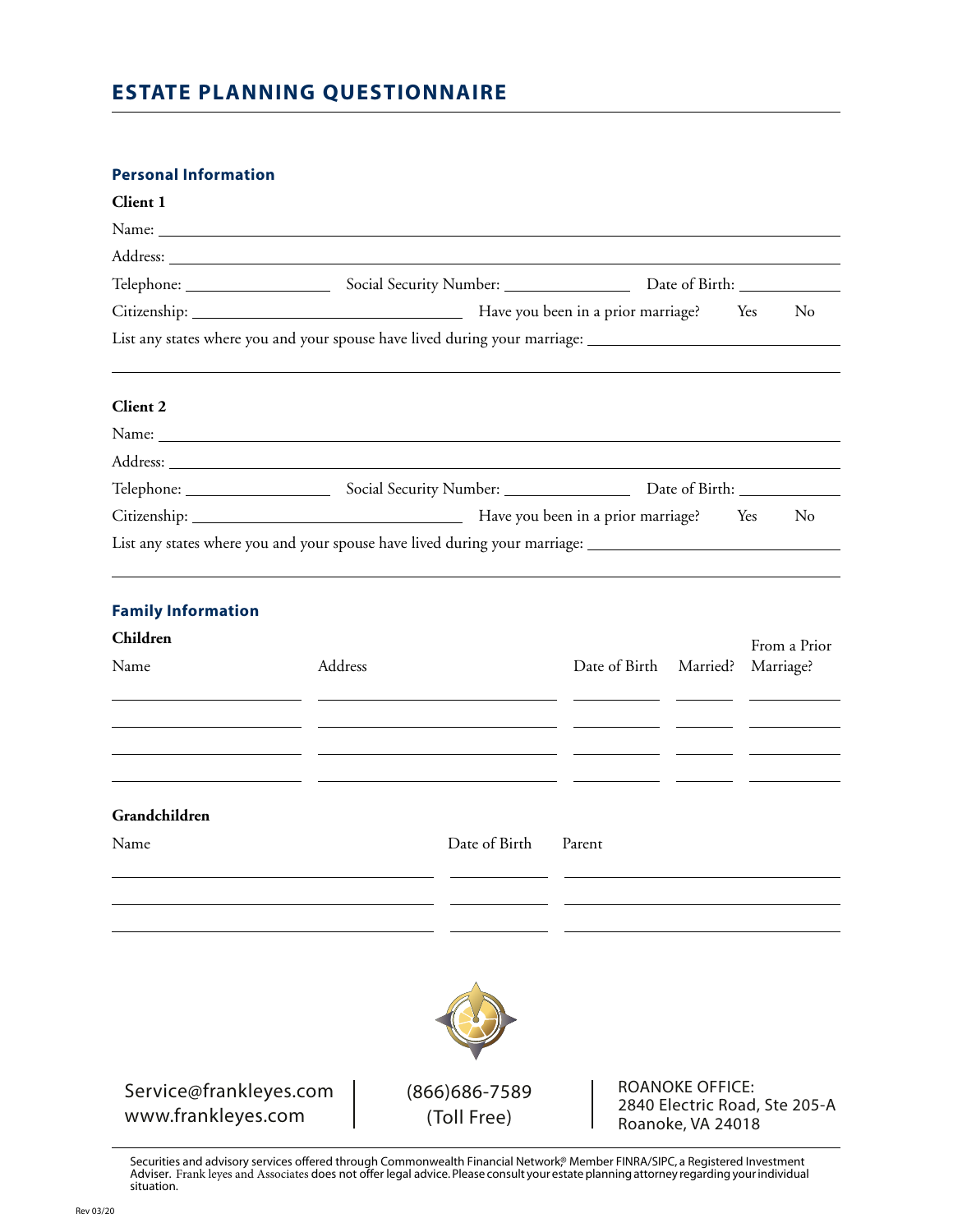#### **Parents**

| Client 1                                                                                                                                                                                                                       | Date of Birth | Approximate Estate Value |
|--------------------------------------------------------------------------------------------------------------------------------------------------------------------------------------------------------------------------------|---------------|--------------------------|
|                                                                                                                                                                                                                                |               |                          |
|                                                                                                                                                                                                                                |               |                          |
| Client 2                                                                                                                                                                                                                       | Date of Birth | Approximate Estate Value |
|                                                                                                                                                                                                                                |               |                          |
| Father: Samuel Communication of the Second Communication of the Second Communication of Second Communication of Second Communication of Second Communication of Second Communication of Second Communication of Second Communi |               |                          |
| Do you expect to inherit any portion of the parents' estate?                                                                                                                                                                   |               |                          |
| Please indicate any other expected inheritance: _________________________________                                                                                                                                              |               |                          |
|                                                                                                                                                                                                                                |               |                          |
|                                                                                                                                                                                                                                |               |                          |

#### **Special Needs**

Do you have family members with a physical or mental disability whose required special care will be incorporated into your estate planning? Yes No

If yes, list the family member(s) below:

### **Other Beneficiaries**

| Name                                                                                             | Date of Birth | Address   | Relationship |
|--------------------------------------------------------------------------------------------------|---------------|-----------|--------------|
|                                                                                                  |               |           |              |
|                                                                                                  |               |           |              |
|                                                                                                  |               |           |              |
| Do you plan to leave any portion of your estate to charity?<br>If yes, list the charities below: |               | Yes<br>No |              |



Securities and advisory services offered through Commonwealth Financial Network,® Member FINRA/SIPC, a Registered Investment Adviser. Frank leyes and Associates does not offer legal advice.Please consult your estate planning attorney regarding your individual situation.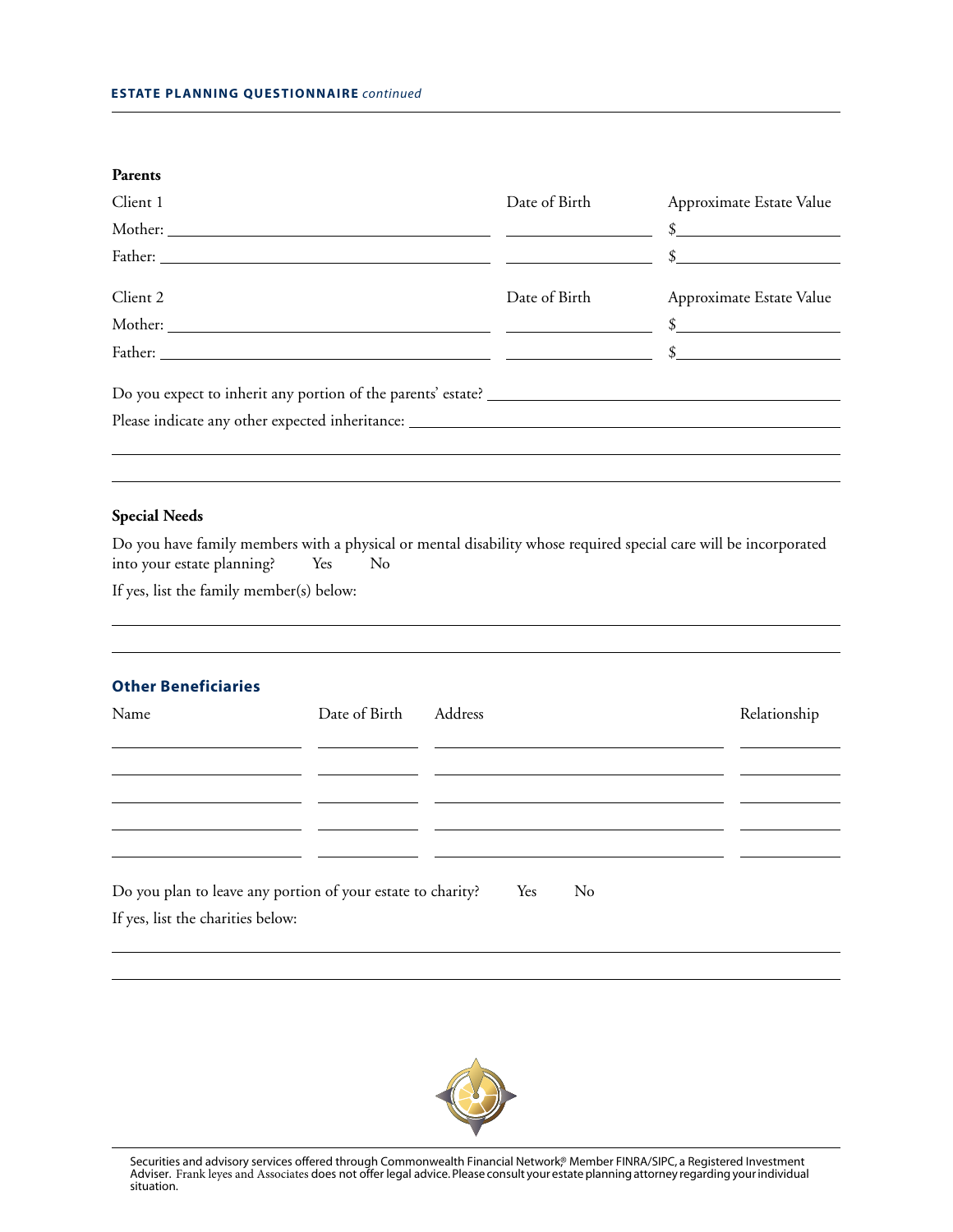## **Estate Planning Documents**

|                                                                                                                       |        | Do you currently have any of the following estate planning documents? |                         |                                                                                                                                                                                                                                                                                                                     |                                       |                    |                                                           |  |
|-----------------------------------------------------------------------------------------------------------------------|--------|-----------------------------------------------------------------------|-------------------------|---------------------------------------------------------------------------------------------------------------------------------------------------------------------------------------------------------------------------------------------------------------------------------------------------------------------|---------------------------------------|--------------------|-----------------------------------------------------------|--|
| Will(s)                                                                                                               |        | Yes                                                                   | No                      |                                                                                                                                                                                                                                                                                                                     |                                       |                    |                                                           |  |
| Powers of attorney                                                                                                    |        | Yes                                                                   | No                      |                                                                                                                                                                                                                                                                                                                     |                                       |                    |                                                           |  |
| Living will(s)                                                                                                        |        | Yes                                                                   | No                      |                                                                                                                                                                                                                                                                                                                     |                                       |                    |                                                           |  |
| Trust(s)                                                                                                              |        | Yes                                                                   | No                      |                                                                                                                                                                                                                                                                                                                     |                                       |                    |                                                           |  |
| Pre- or post-nuptial agreement                                                                                        |        | Yes                                                                   | No                      |                                                                                                                                                                                                                                                                                                                     |                                       |                    |                                                           |  |
| Business succession agreement                                                                                         |        | Yes                                                                   | No                      |                                                                                                                                                                                                                                                                                                                     |                                       |                    |                                                           |  |
|                                                                                                                       |        | Yes                                                                   | No                      |                                                                                                                                                                                                                                                                                                                     |                                       |                    |                                                           |  |
| <b>Business Interests</b>                                                                                             |        |                                                                       |                         |                                                                                                                                                                                                                                                                                                                     |                                       |                    |                                                           |  |
| Company Name                                                                                                          |        |                                                                       | Form (Corp., LLC, etc.) |                                                                                                                                                                                                                                                                                                                     | Approximate Value Buy/Sell Agreement? |                    |                                                           |  |
|                                                                                                                       |        | <u> 1989 - Johann Marie Barn, mars an t-Amerikaansk kommunister (</u> |                         |                                                                                                                                                                                                                                                                                                                     |                                       |                    |                                                           |  |
| <u> 1989 - Johann Harry Harry Harry Harry Harry Harry Harry Harry Harry Harry Harry Harry Harry Harry Harry Harry</u> |        |                                                                       |                         | $\frac{1}{2}$ $\frac{1}{2}$ $\frac{1}{2}$ $\frac{1}{2}$ $\frac{1}{2}$ $\frac{1}{2}$ $\frac{1}{2}$ $\frac{1}{2}$ $\frac{1}{2}$ $\frac{1}{2}$ $\frac{1}{2}$ $\frac{1}{2}$ $\frac{1}{2}$ $\frac{1}{2}$ $\frac{1}{2}$ $\frac{1}{2}$ $\frac{1}{2}$ $\frac{1}{2}$ $\frac{1}{2}$ $\frac{1}{2}$ $\frac{1}{2}$ $\frac{1}{2}$ |                                       |                    |                                                           |  |
| <u> 1989 - Johann John Stone, mars et al. (</u> † 1920)                                                               |        |                                                                       |                         | \$                                                                                                                                                                                                                                                                                                                  |                                       |                    | <u> 1989 - John Stein, Amerikaansk politiker (* 1918)</u> |  |
| Indicate the percentage ownership of the business:                                                                    |        |                                                                       |                         |                                                                                                                                                                                                                                                                                                                     |                                       |                    |                                                           |  |
|                                                                                                                       |        |                                                                       |                         | Children:                                                                                                                                                                                                                                                                                                           |                                       |                    |                                                           |  |
| Have you drafted a business succession or exit plan?                                                                  |        |                                                                       | Yes                     | No                                                                                                                                                                                                                                                                                                                  |                                       |                    |                                                           |  |
|                                                                                                                       |        |                                                                       |                         |                                                                                                                                                                                                                                                                                                                     |                                       |                    |                                                           |  |
| <b>Liabilities</b>                                                                                                    |        | Lender                                                                |                         |                                                                                                                                                                                                                                                                                                                     |                                       | Approximate Amount |                                                           |  |
| Primary residence mortgages                                                                                           |        |                                                                       |                         | <u> 1980 - Johann Stoff, Amerikaansk politiker (* 1908)</u>                                                                                                                                                                                                                                                         |                                       |                    | $\frac{\text{S}}{\text{S}}$                               |  |
| Vacation home mortgages                                                                                               |        |                                                                       |                         | <u> 1989 - Johann Barn, mars eta bat erroman erroman erroman erroman erroman erroman erroman erroman erroman err</u>                                                                                                                                                                                                |                                       |                    | $\frac{\text{S}}{\text{S}}$                               |  |
| Investment property mortgages                                                                                         |        |                                                                       |                         | the control of the control of the control of the control of the control of the control of                                                                                                                                                                                                                           |                                       |                    | $\frac{1}{2}$                                             |  |
| Credit cards                                                                                                          |        |                                                                       |                         | <u> 1989 - Johann Barbara, martxa alemaniar amerikan a</u>                                                                                                                                                                                                                                                          |                                       |                    |                                                           |  |
| Auto loans                                                                                                            |        |                                                                       |                         |                                                                                                                                                                                                                                                                                                                     |                                       |                    | $\frac{1}{2}$                                             |  |
| Other debts                                                                                                           |        |                                                                       |                         | the control of the control of the control of the control of the control of the control of                                                                                                                                                                                                                           |                                       |                    | $\mathcal{S}$                                             |  |
| <b>Insurance Policies</b>                                                                                             |        |                                                                       |                         |                                                                                                                                                                                                                                                                                                                     |                                       |                    |                                                           |  |
| Insurance                                                                                                             | Policy | Policy                                                                |                         | Face                                                                                                                                                                                                                                                                                                                | Cash                                  | Loan               |                                                           |  |
| Company                                                                                                               | Type   | Owner                                                                 | Insured                 | Beneficiary                                                                                                                                                                                                                                                                                                         | Amount                                | Value              | Amount                                                    |  |
|                                                                                                                       |        |                                                                       |                         |                                                                                                                                                                                                                                                                                                                     | \$                                    | $\frac{1}{2}$      | \$                                                        |  |
|                                                                                                                       |        |                                                                       |                         |                                                                                                                                                                                                                                                                                                                     |                                       | \$                 | \$                                                        |  |



Securities and advisory services offered through Commonwealth Financial Network® Member FINRA/SIPC, a Registered Investment Adviser. Frank leyes and Associates does not offer legal advice. Please consult your estate planning attorney regarding your individual<br>situation.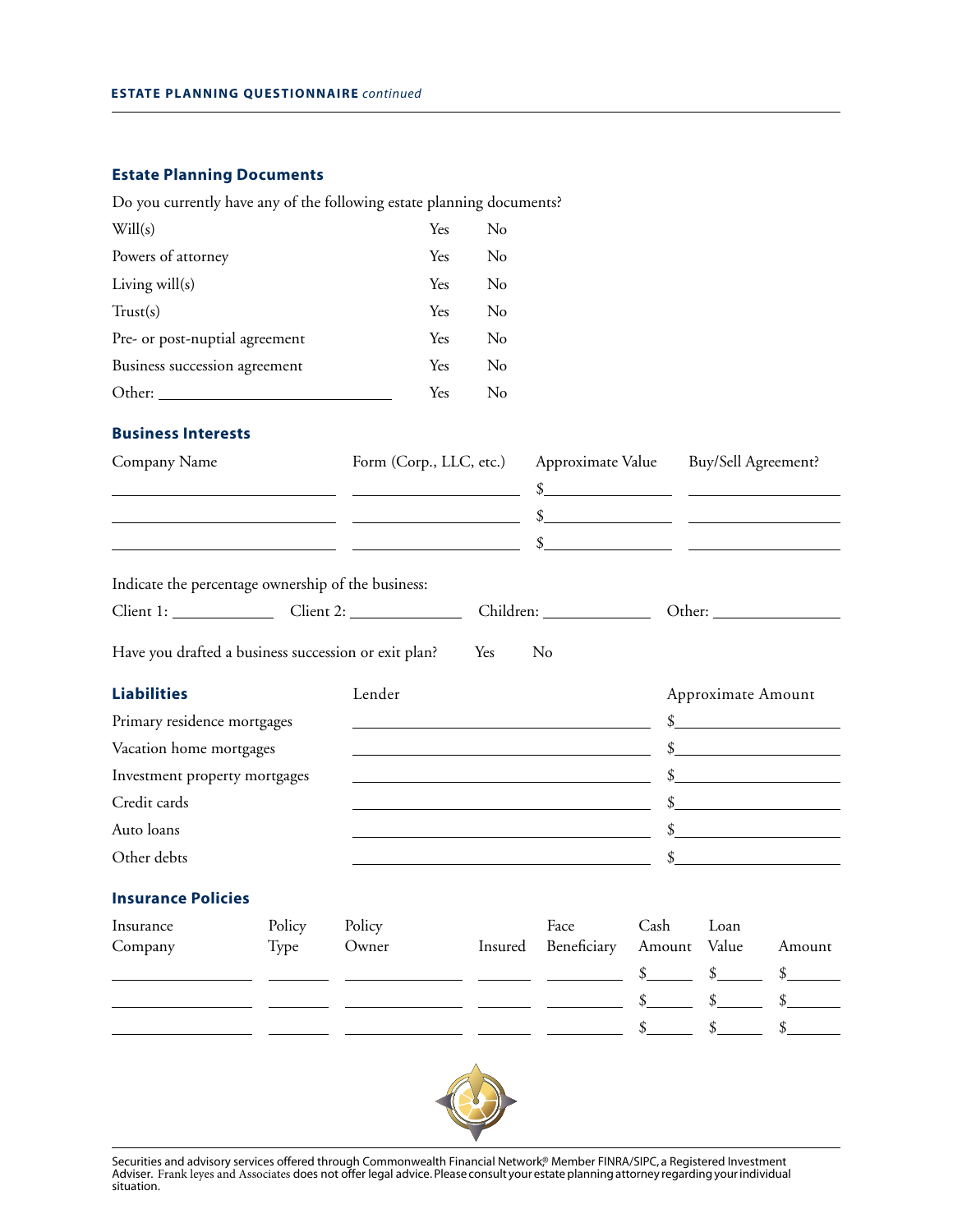### **Gifts**

| Do you intend to make annual gifts to take advantage of the annual gift tax exclusion? | Yes  | No.     |
|----------------------------------------------------------------------------------------|------|---------|
| Have you made prior gifts—to anyone other than your spouse—that, with a                |      |         |
| fair market value at the time of the gift, exceeded the annual exclusion for gift tax? | Yes  | No.     |
| Do you intend to make any gifts to charity during your lifetime?                       | Yes. | $N_{0}$ |

### **Disposition of Estate**

Indicate your intentions, or any relevant information, with regard to the final disposition of your estate:

### **Fiduciary**

Please list current or potential guardians for children, trustees, or executors.

Guardian(s) for children

|             | Primary | Secondary | Potential |
|-------------|---------|-----------|-----------|
|             | Primary | Secondary | Potential |
|             | Primary | Secondary | Potential |
| Trustee(s)  |         |           |           |
|             | Primary | Secondary | Potential |
|             | Primary | Secondary | Potential |
|             | Primary | Secondary | Potential |
| Executor(s) |         |           |           |
|             | Primary | Secondary | Potential |
|             | Primary | Secondary | Potential |
|             | Primary | Secondary | Potential |



Securities and advisory services offered through Commonwealth Financial Network® Member FINRA/SIPC, a Registered Investment Adviser. Frank leyes and Associates does not offer legal advice. Please consult your estate planning attorney regarding your individual situation.